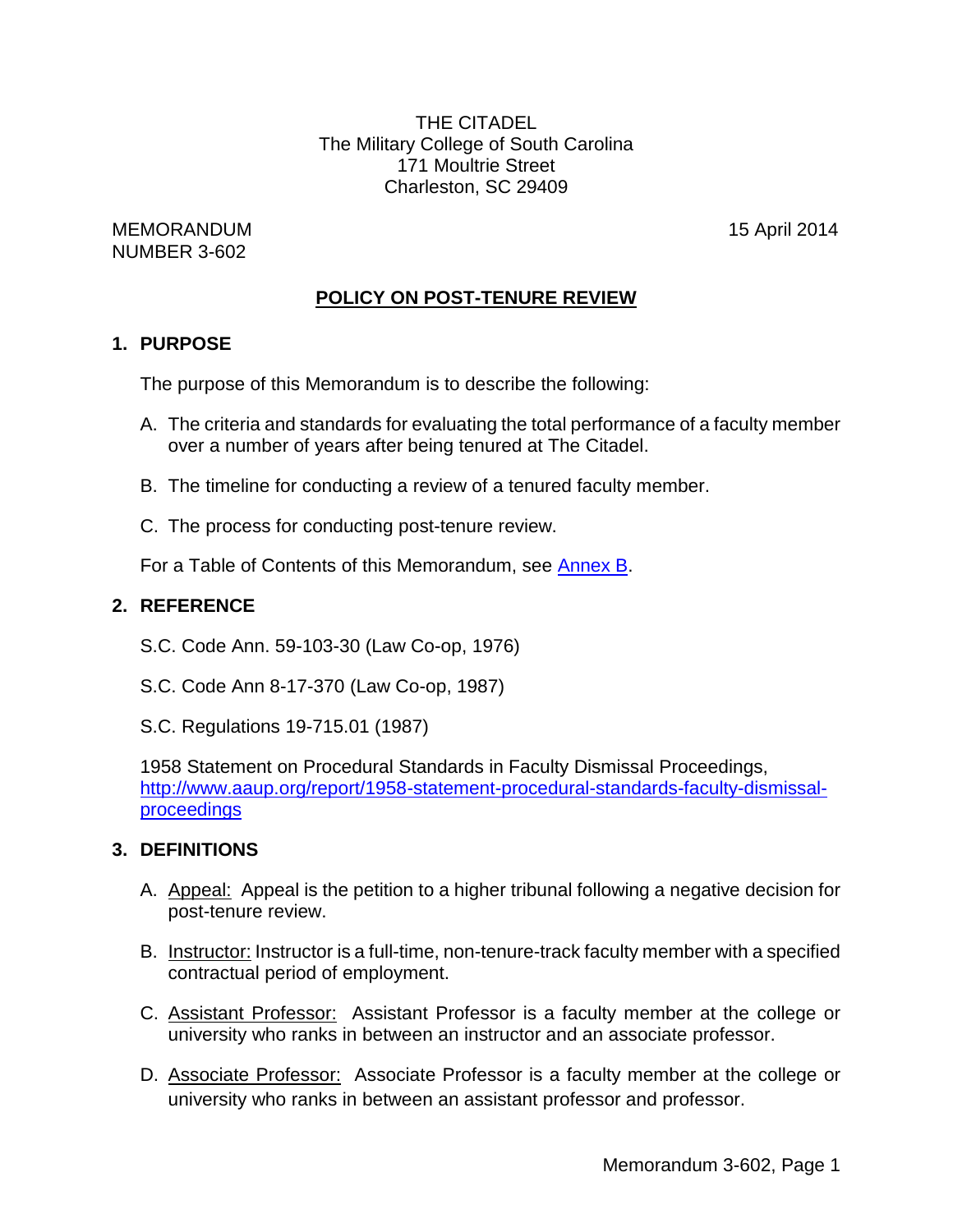E. The Departmental/School Post-Tenure Review Committee: The committee will be composed of senior members of the department/school and an outside member. The Candidate will provide a list of several possible outside members to the departmental/school committee. The committee will select the outside member, who will come from another department/school (excluding Deans and Department Heads). Faculty with whom the Candidate has a personal relationship (i.e., spouse, significant other, or family member) or faculty who are currently undergoing post-tenure review may not serve on the committee. The members of the department/school will elect a member to serve as the Chair. The Associate Provost for Academic Affairs will resolve any issues in the selection of the outside committee member. This committee must include a minimum of three faculty members. If a department cannot meet the minimum membership or membership with the appropriate seniority, then the Department Head will seek the appropriate number of additional faculty and/or faculty with the appropriate seniority from within the school, per the approval of the Faculty Tenure and Promotion Committee and the Provost. Whenever a school cannot form a committee which meets the aforementioned size and/or seniority requirements, the Dean must devise a plan that is agreeable to both the Faculty Tenure and Promotion Committee (FTPC) and the Provost. All plans will be forwarded to the Provost via the Chair of FTPC.

All members of the committee, inclusive of the outside member, are full and equal participants in the evaluation process. Their participation is considered to be a professional obligation of tenured faculty.

Each department/school will decide by majority vote whether to require, permit, or exclude participation in the post-tenure review by persons from outside The Citadel. If the school/department decides in favor of participation of an outside professional in the post-tenure review process, the school/department Post-Tenure Review Committee, with input from the faculty member under review, will arrange for this participation. This individual will not participate as a voting member of the committee, but will provide an independent evaluation of those portions of the faculty member's record that have been specified by a majority vote of the departmental faculty. This input will be reflected in the departmental/school documentation of the post-tenure review.

F. Faculty Tenure and Promotion Committee (FTPC): The Faculty Tenure and Promotion Committee is a campus-wide committee that evaluates faculty for tenure and/or promotion to the rank of associate or full professor at The Citadel. Committee members are tenured full professors from each of the academic departments (including the library) or schools at The Citadel, excluding Department Heads and Deans. If a tenured full professor from a department or school is unavailable, then the most senior tenured associate professor will serve. Members must have been employed for at least one full academic year prior to service on the committee. Anyone with whom the Candidate has a personal relationship (i.e., spouse, significant other, or family member) will not be a member of this committee during the year of application. Any faculty member applying for promotion cannot be a member of this committee during the year of application.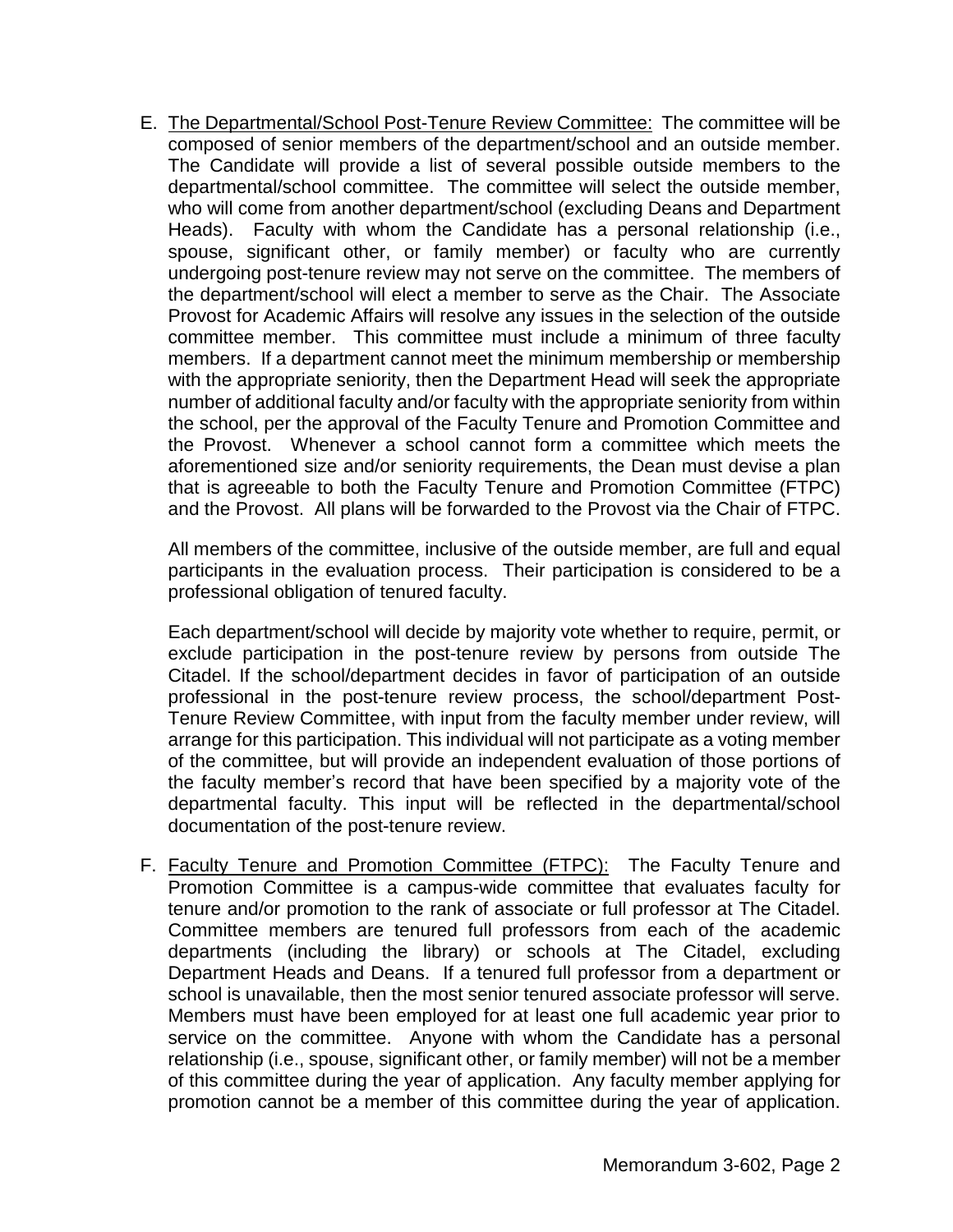Anyone appointed in an administrative position (either full-time or part-time, temporary or permanent) is ineligible to serve on this committee. If a department has no eligible faculty members to serve on the committee, then that department will not be represented on the Faculty Tenure and Promotions Committee during that academic year.

- G. Faculty Tenure and Promotion Appeals Committee (AC): The Faculty Tenure and Promotion Appeals Committee is a campus-wide committee that evaluates an appeal filed by a faculty member following a negative decision for probationary reappointment, tenure, promotion, or termination. This committee is composed of one tenured full professor from each academic school (Business Administration, Education, Engineering, Humanities and Social Sciences, Science and Mathematics) and two alternates. Committee members must be eligible to serve on FTPC, although they must not be currently serving on that committee. The committee is appointed by the Provost upon recommendation by the Committee on Committees, which is the normal procedure for appointing college-wide standing committees. An alternate serves when a committee member is unavailable or there is a conflict of interest, including personal relationship with Candidate (i.e., spouse, significant other, of family member). This committee elects its own chair.
- H. Peer-Reviewed Publication: Peer-reviewed publication is any book, book chapter, conference proceeding, or article that was reviewed by experts in the field.
- I. Personal Data Sheet (PDS): Personal Data Sheet is a form that is used annually by the administration to evaluate tenure and tenure-track faculty at The Citadel. The form requires evidence for teaching effectiveness, scholarly and professional activity, and service.
- J. Portfolio: Portfolio refers to the documentation that a faculty member provides when seeking tenure and/or promotion at The Citadel. These materials include the following items: the letter of appointment with any sensitive (e.g., personal or financial) information redacted, a narrative summary, a curriculum vitae, a summative PDS, student and peer evaluations, copies of publications, and supporting evidence. Explicit details are given in Annex A, Section A.
- K. Professor: Professor is a faculty member at the college or university with the highest academic rank.
- L. Second Review: A second review is an additional review of the submitted portfolio following a negative recommendation by a departmental/school committee or Department Head. The candidate must request in writing a second review within five business days of receiving the written recommendation. The second review must occur within ten business days of receipt of the written request.
- M. Tenure: Tenure is the permanent status that is awarded to a faculty member who meets the criteria established by *this policy* and the faculty member's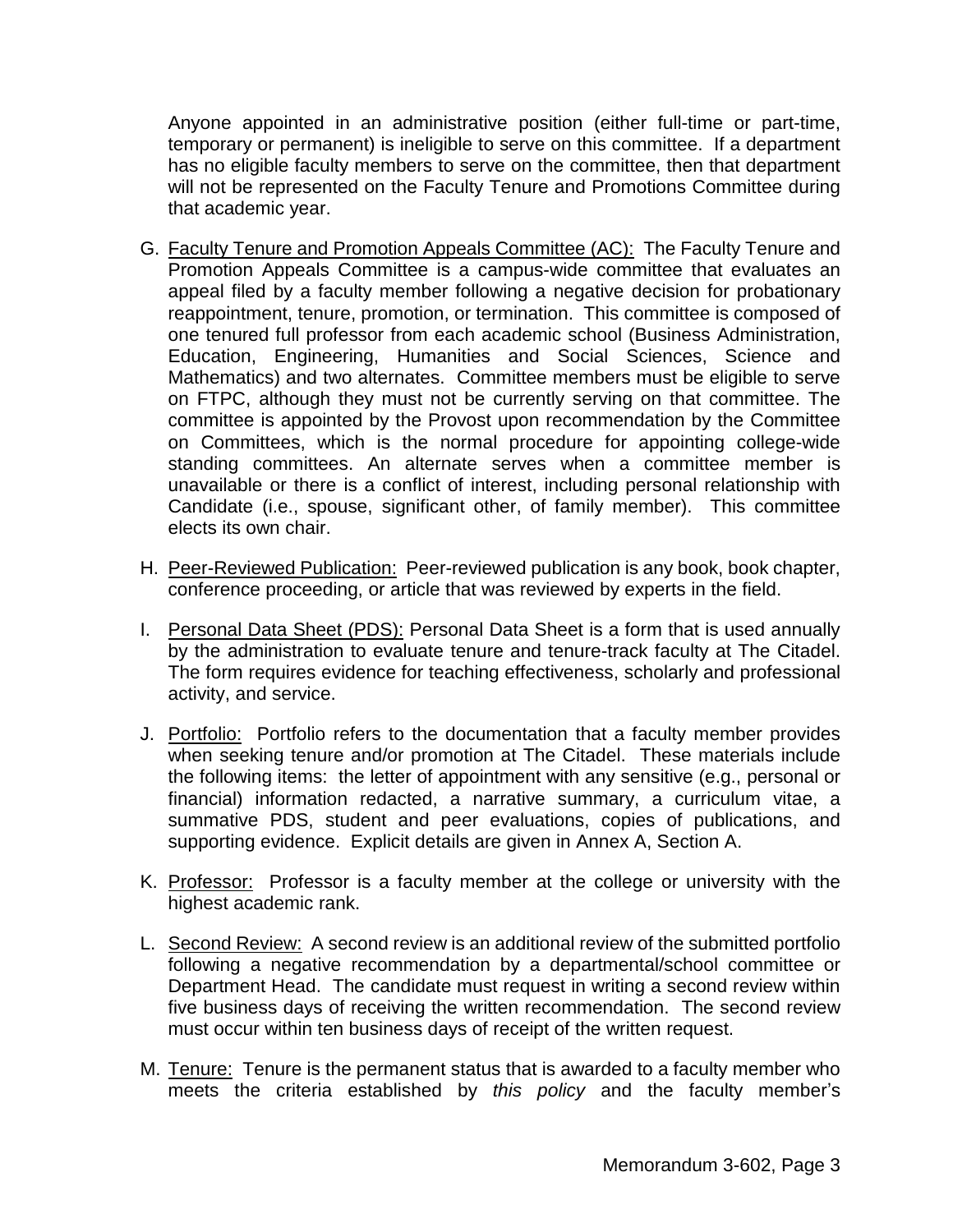departmental/school standards, following a probationary period. Academic tenure provides a faculty member freedom in teaching, scholarship, and service, as stated by the American Association of University Professors. (1940 Statement of Principles on Academic Freedom and Tenure and 1970 Interpretive Comments).

N. Terminal Appointment: A terminal appointment is the continuing employment of a faculty member for a specified period, which shall not exceed twelve months. Termination will occur at the end of this period.

# **4. POLICY**

As mandated by South Carolina law, all state-assisted institutions of higher learning are required to institute a policy to evaluate all faculty members. This faculty evaluation policy governs four types of evaluation: 1) student evaluation for all courses; 2) an annual administrative evaluation to include assessment from the Dean/Department Head; 3) a peer review annually for untenured faculty members; and 4) a post-tenure review every six years.

The implementation of a post-tenure review process should not be viewed as simply a new consideration for tenure. The expectations for tenure at The Citadel change over time, and tenured professors should not be expected to qualify under the new standards. The current expectation of tenured professors is that they perform their duties conscientiously and with professional competence in the three areas of activities (teaching, scholarship, and service). The review must be flexible enough to acknowledge different expectations in different disciplines and changing expectations at different stages in faculty careers.

In reviewing a faculty member's performance, the school/departmental Post-Tenure Review Committee will focus attention on the faculty member's areas of endeavor while recognizing diverse talents, activities, and accomplishments. A rating of satisfactory in the post-tenure review process should reflect an acceptable level of performance. Departments/Schools may choose to provide monetary incentives and/or departmental distinctions when this acceptable level of performance is surpassed.

Implementation of this post-tenure review policy should serve the main purpose of faculty improvement. The mix among teaching, scholarship, and service activities will differ from one faculty member to another. Commitment to teaching, service to the institution and/or profession, and scholarly activity are expected of all faculty. The degree of scholarly engagement may vary from faculty member to faculty member, but all faculty are expected to remain current in their field through some form of scholarly activity. Post-tenure review, therefore, should be used as a means to evaluate the total performance of the faculty member over a number of years, and should be used as the basis for facilitating improvement when and where appropriate.

The Office of the Associate Provost for Academic Affairs maintains a timetable of when faculty members are due for post-tenure review. This office will contact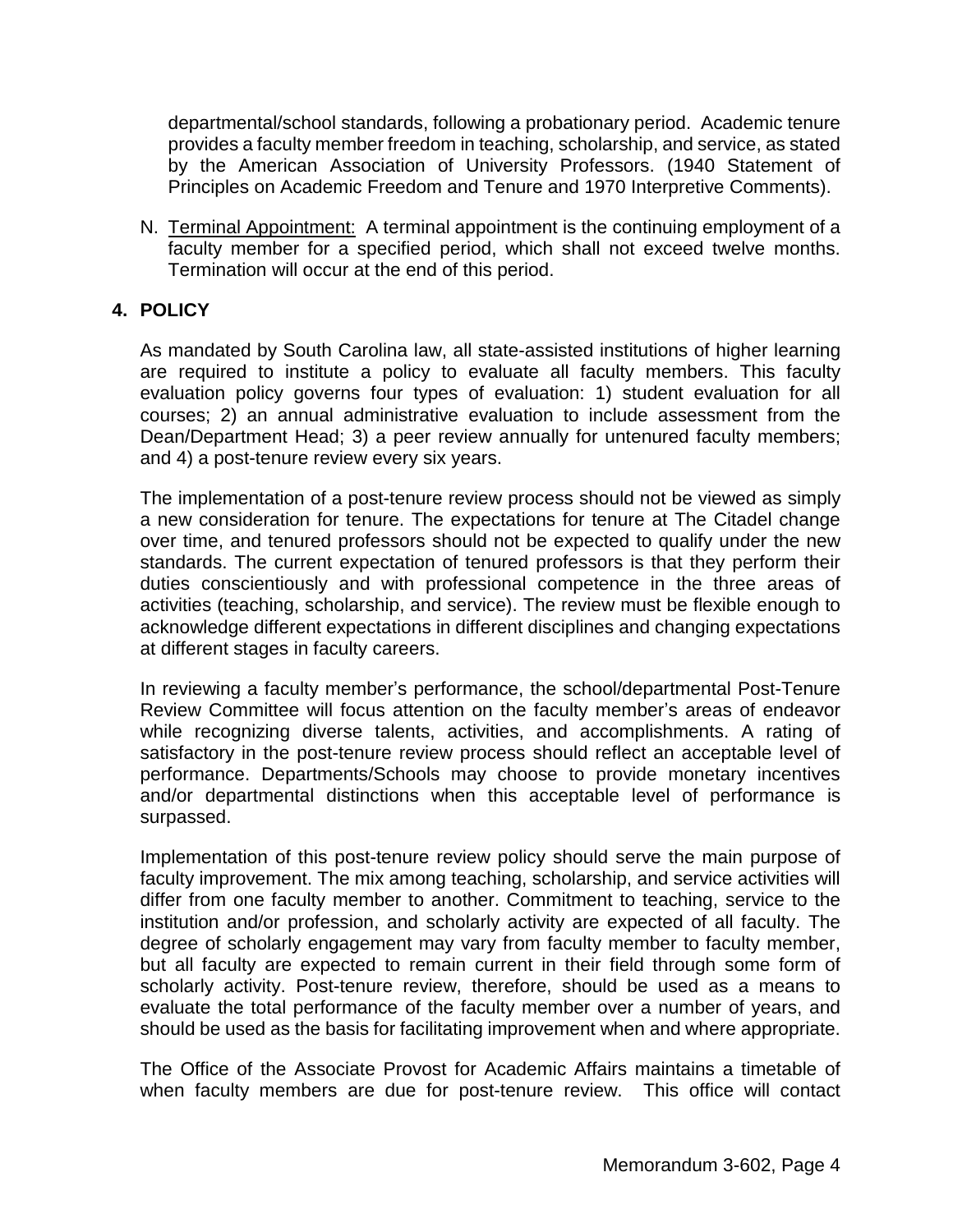Department Heads and Deans in the spring semester with a list of faculty members who will be reviewed for post-tenure the next academic year. Department Heads will subsequently inform the eligible faculty member the same semester so that the individual can develop the required portfolio over the summer and fall semester.

A. Standards for Post-Tenure Review

Faculty members are assessed for post-tenure based on both departmental/school standards and college-wide standards in the areas of teaching, scholarly and professional activities, and service.

1. Departmental/School Standards

A Candidate will be evaluated based on the standards developed by his or her department or school. The standards can be found on the FTPC web site at [http://www.citadel.edu/root/fcmte-tenurepromot-pps.](http://www.citadel.edu/root/fcmte-tenurepromot-pps) If the standards change during the six-year period for review, then the Candidate may choose which standards will apply: the original standards or the newly established one.

2. College-wide Standards

In addition to the departmental/school standards, the committee will use *this policy* to assess the Candidate's professional qualifications.

B. Timeline and Procedures for Post-Tenure Review of Candidates

A detailed timeline and procedure for the post-tenure review process are given in [Annex](#page-7-0) A. For "Instructions for Curriculum Vitae and Sample," see [Memorandum](http://www.citadel.edu/root/images/BOV/Policies/03-provost/3-601-tenure-and-promotion.pdf) [3-601.](http://www.citadel.edu/root/images/BOV/Policies/03-provost/3-601-tenure-and-promotion.pdf)

C. Actions

The following actions will result from the review:

- 1. Rating of satisfactory: This rating indicates that the faculty member has met institutional expectations in teaching and one or both of the other two performance areas, research and service.
- 2. Results of satisfactory (or higher such as departmental/school distinctions) rating: If given a rating of satisfactory or higher, the faculty member meets or exceeds the departmental/school and institutional expectations. Any departmental/school distinctions are described in the respective standards.
- 3. Rating of unsatisfactory: This rating indicates that the faculty member does not meet institutional expectations in either teaching or in both of the other two performance areas (research and service). A rating of unsatisfactory will be given to a faculty member who does not submit a portfolio in the sixth year, as described in the timeline in Annex A, or request an extension for extenuating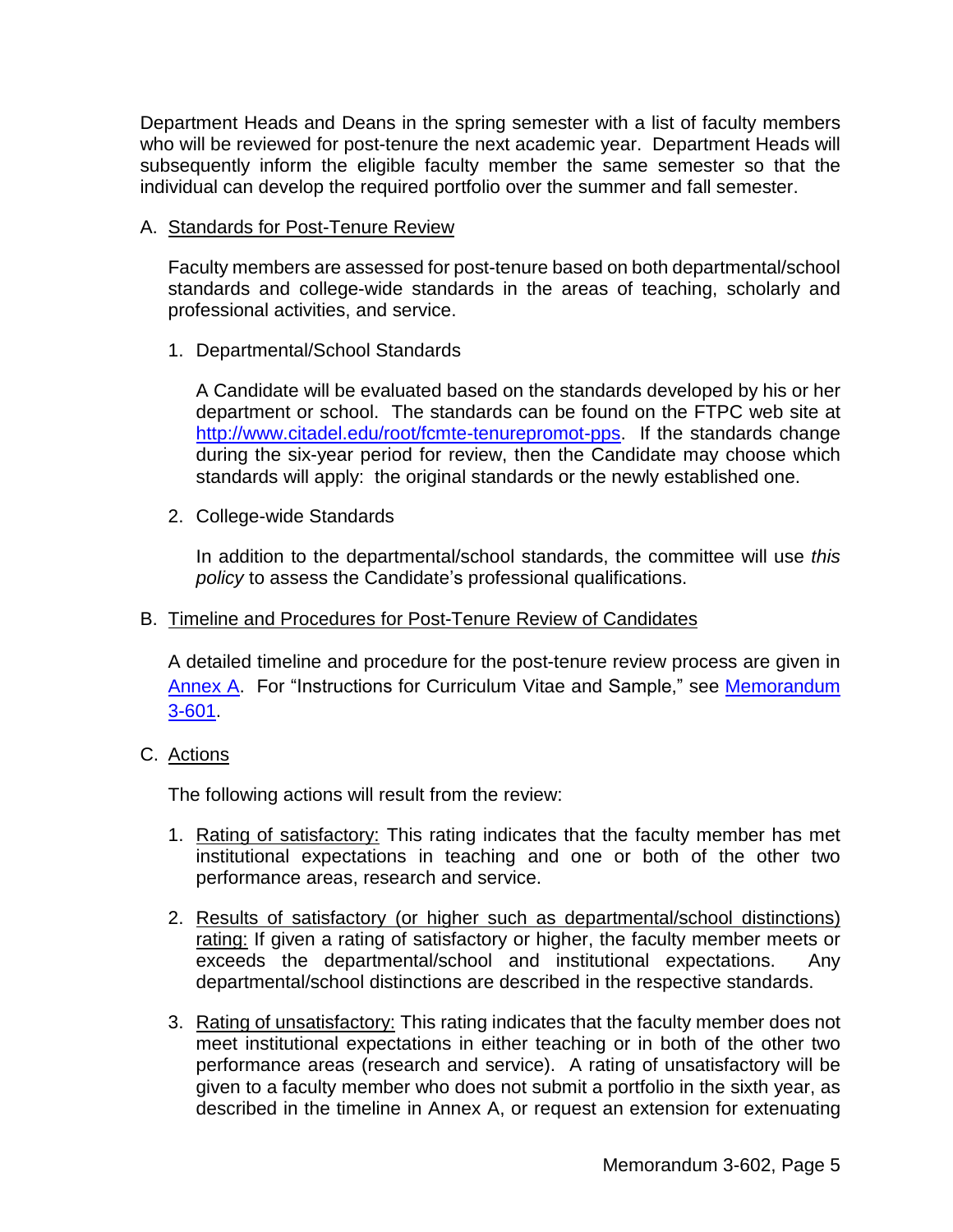circumstances (extended illness, family emergency, etc.) To receive an extension, a faculty member must submit a written request with sufficient detail in a letter to the Associate Provost for Academic Affairs.

4. Results of unsatisfactory rating: If given a rating of unsatisfactory, the faculty member must produce a professional development proposal designed to improve his or her performance in the performance area in which he or she was found to be unsatisfactory. This proposal must be submitted by September 10<sup>th</sup> in the academic year immediately following the unsatisfactory rating to the appropriate Department Head or Dean and approved by that person. The College may provide resources for the faculty member to fulfill this development plan.

In the third year after the review, the faculty member will undergo the post tenure review process again. If the faculty member is again given a rating of unsatisfactory, his or her portfolio will go to the Provost for his or her review. The Provost will review these materials starting on April  $10<sup>th</sup>$  with the final decision due in writing to the faculty member by May 10<sup>th</sup>. If the Provost disagrees with the second unsatisfactory rating, the faculty member will continue to be employed at The Citadel in the same capacity. If the Provost agrees with the second unsatisfactory rating, then the Provost will initiate procedures for dismissal of the faculty member "for cause." These procedures are described in Memorandum 3-601, the policy on Probationary Reappointment, Academic Tenure, Academic Promotion, and Termination of Tenured Faculty.

### **5. COMPLIANCE**

In the event that a department/school does not follow the specified timeline and/or complete the post-tenure review process for a faculty member scheduled to undergo review, the Department Head/Dean will submit an explanation for noncompliance to the Dean (for departments) and Associate Provost for Academic Affairs (for departments and schools). Failure to comply with this policy may result in disciplinary action taken by the Provost against the Department Head/Dean.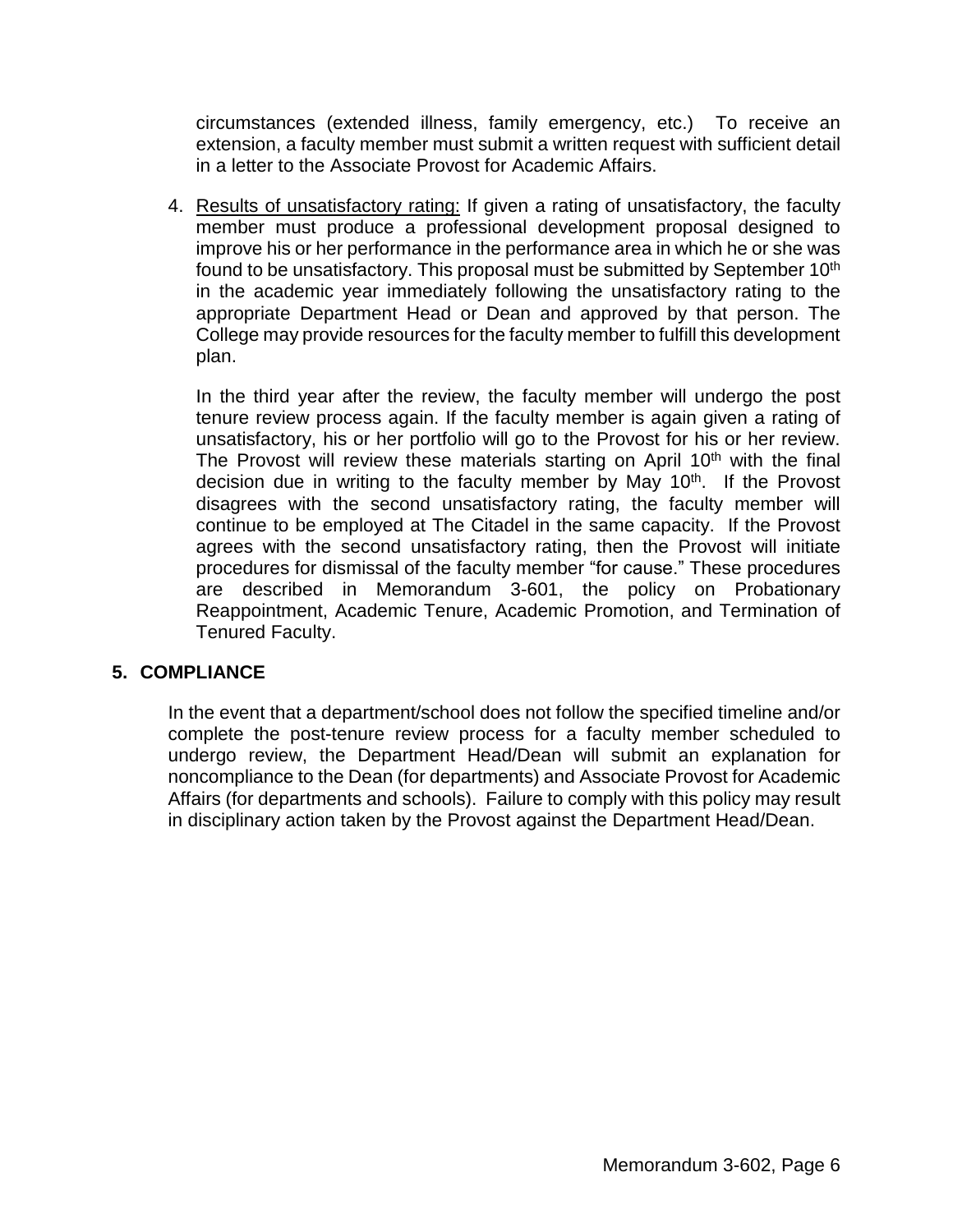### **6. NOTES**

#### **A. Dates of Official Enactment and Amendments:**

General Order Number 3 approved by the Executive Assistant to the President on 25 March 2004

Revised Memorandum 3-602 approved by the Provost and Dean of The Citadel on 15 April 2014

#### **B. Responsible Department:**

The Faculty Tenure and Promotion Committee and The Faculty Tenure and Promotion Appeals Committee

#### **C. Responsible Official:**

Chair of the Faculty Tenure and Promotion Committee, the Chair of the Faculty Tenure and Promotion Appeals Committee, and the Associate Provost for Academic Affairs

#### **D. Cross References:**

Faculty [Manual,](http://www.citadel.edu/root/images/Policies/faculty-manual.pdf) The Citadel, 2012, Section IV, Q

[Memorandum](http://www.citadel.edu/root/images/Policies/3-601-tenure-and-promotion.pdf) 3-601 dated 7 January 2014

#### **7. RESCISSION**

General Order number 3, dated 25 March 2004, is rescinded.

#### **8. REVIEW**

This document must be reviewed by the Faculty Tenure and Promotion Committee every two years or as needed.

FOR THE PRESIDENT:

*//signed, SMH, 7 January 2014//* OFFICIAL SAMUEL M. HINES, JR. Brigadier General, SCM Provost and Dean of The Citadel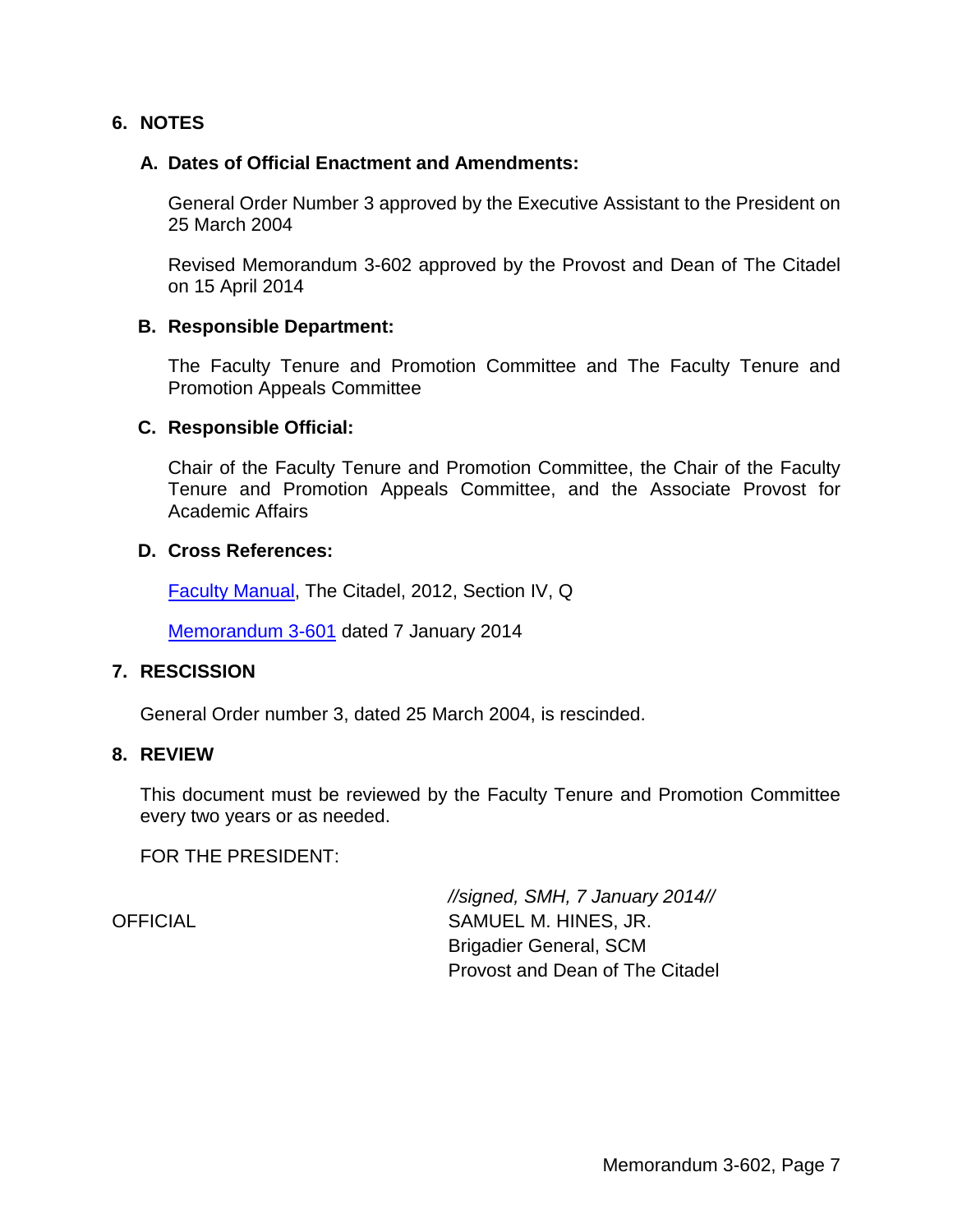# **ANNEX A**

### **Timeline and Procedures for Post-Tenure Review of Candidates**

<span id="page-7-0"></span>(\*) Note: Departments/Schools or Deans must conduct the review early in the specified month so as to allow time for a second review. The faculty member receiving a negative recommendation must request a second review, if desired, within five business days. The reviewing body must conduct the second review within ten business days of written request.

Post-tenure review of tenured faculty (in teaching positions) will take place every six years. Reviews will be conducted according to a six-year schedule unless interrupted by promotion, written declaration to retire within two years of the next scheduled post-tenure review, or any form of leave of absence (including sabbaticals). If a tenured faculty member is promoted, the promotion action fulfills the post-tenure review requirement, and the six-year post-tenure review cycle is modified to begin with the effective date of promotion. In the case of a leave of absence lasting for a semester or longer, the period of the leave of absence does not count as part of the six-year period between reviews.

#### **Spring Semester**

- The Office of the Associate Provost for Academic Affairs will notify Deans and Department Heads of the names of faculty who should be reviewed for post-tenure the next academic year.
- Department Heads notify the faculty members in the department who will be reviewed for post-tenure the next academic year.

### **Summer-Fall Semester**

● Faculty members scheduled for Post-Tenure review prepare electronic portfolio.

#### **Fall Semester**

● As needed, tenured faculty members of each department/school elect a committee of tenured faculty members as described in the Definitions section to serve on the Post-Tenure Review Committee.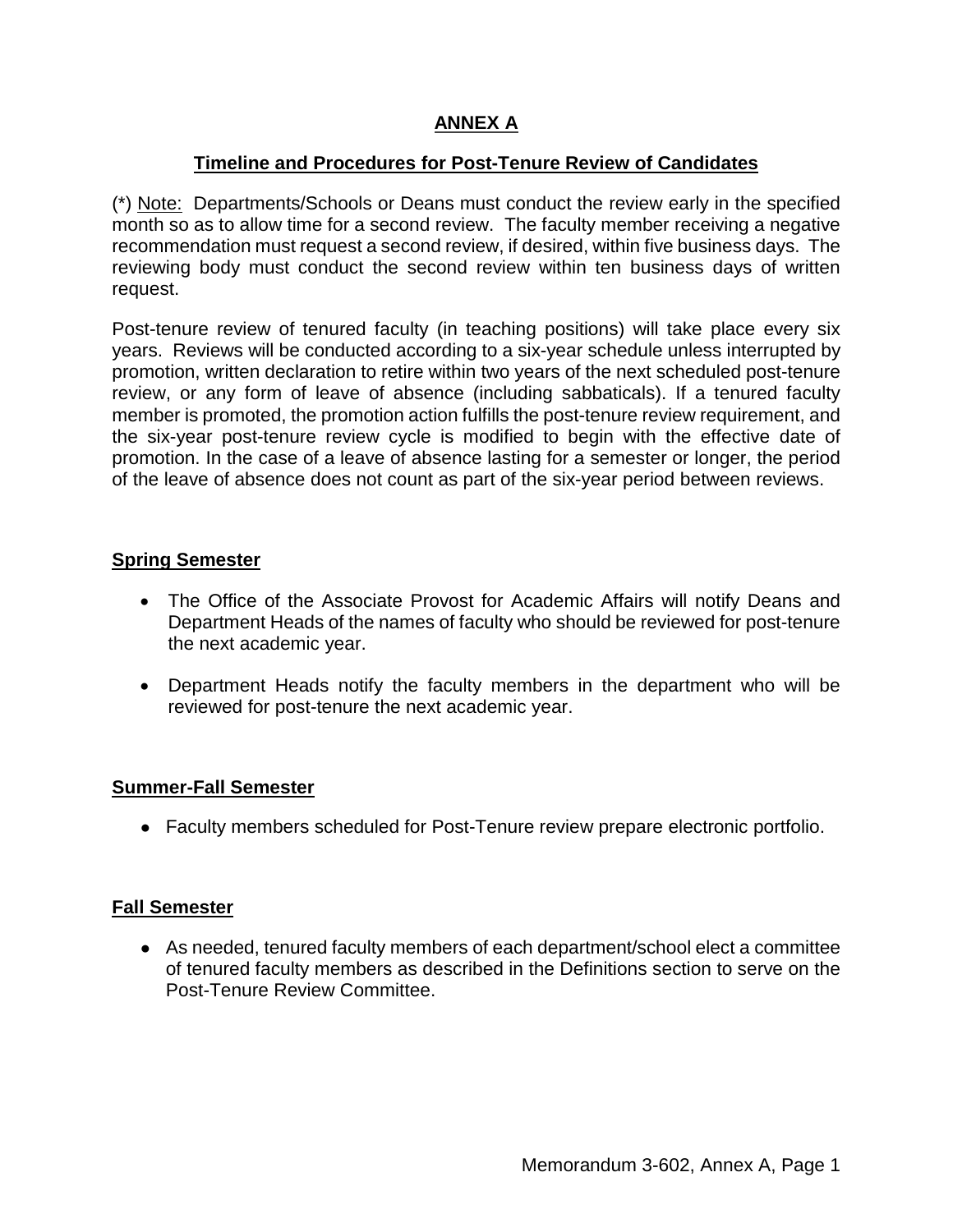## **By January 2nd**

Electronic portfolio for Post-Tenure Review due.

# **February (due by February 10th) (\*)**

- Departmental/School Review of Post-Tenure Faculty due.
- Department/School Committee Members submit ballot on Post-Tenure Faculty.
- Departmental/School Post-Tenure Review Committee Chair writes and forwards recommendation to Department Head/Dean and Faculty Member.
- Faculty member scans and uploads report to electronic portfolio.

#### **By March 10th (\*)**

- Department Head writes and submits his/her written recommendation to the appropriate Dean and the faculty member.
- The faculty member scans and uploads the recommendation to the electronic portfolio.

### **By April 10th (\*)**

• The Dean informs the faculty member of his/her decision in writing.

### **April**

- Faculty member receiving unsatisfactory rating may file an appeal.
- Appeals Committee convenes to address filed cases.
- Appeals Committee Members submit ballot.
- Appeals Committee Chair writes and submits recommendation to the Provost.
- Appeals Committee Chair meets with the Provost to discuss recommendation.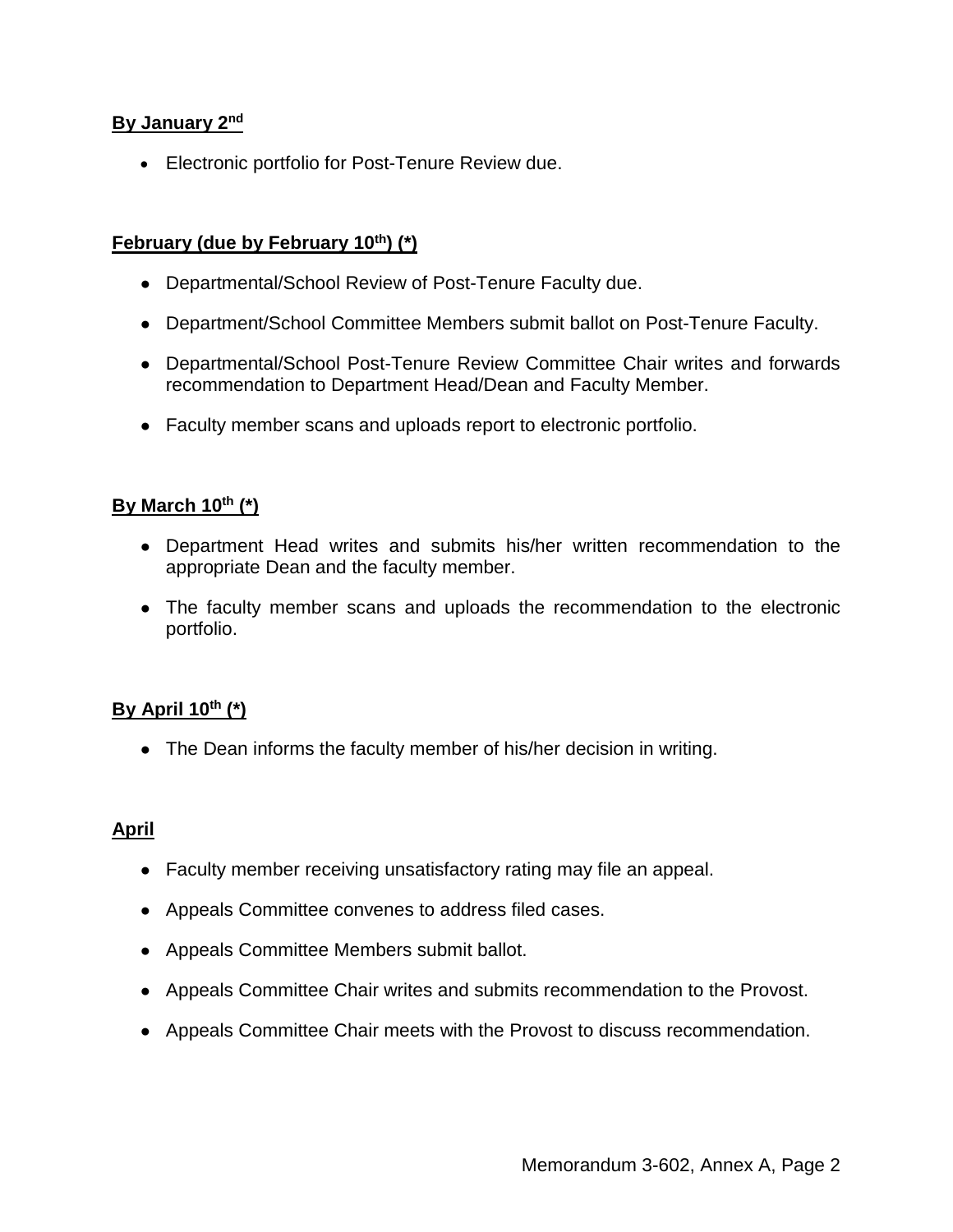## **By May 10th**

The Provost notifies faculty member of his/her decision.

## A. Portfolio

1. Content of Portfolio

Faculty members should submit a portfolio of professional materials for the post-tenure review. Only materials dating from the end of the previous review period should be included. Individual departments may specify particular types of materials in their departmental standards document, but at the very least the portfolio should contain the following items in the indicated subfolders:

- a. A current curriculum vitae (Introduction folder);
- b. A self-evaluation of three to five pages that addresses the areas of teaching, research, and service (Introduction folder);
- c. Summative PDS document (Introduction folder);
- d. Annual performance evaluations by the Department Head or Dean (Evaluations folder);
- e. Any responses by the faculty member to those annual evaluations (Evaluations folder);
- f. Computer summaries of Student Evaluations of Instruction for each course taught during the review period (Teaching folder);
- g. Evidence of Scholarship (Scholarship folder) and Service (Service folder);
- h. Any other data required by departments or schools.
- 2. Submission of Portfolio

The portfolio should be submitted electronically using the means established by FTPC. The Candidate must request a folder/access from ITS for this purpose. Once the Candidate has finished assembling the portfolio, the Candidate must give access to reviewers by the deadlines stipulated in *this policy*.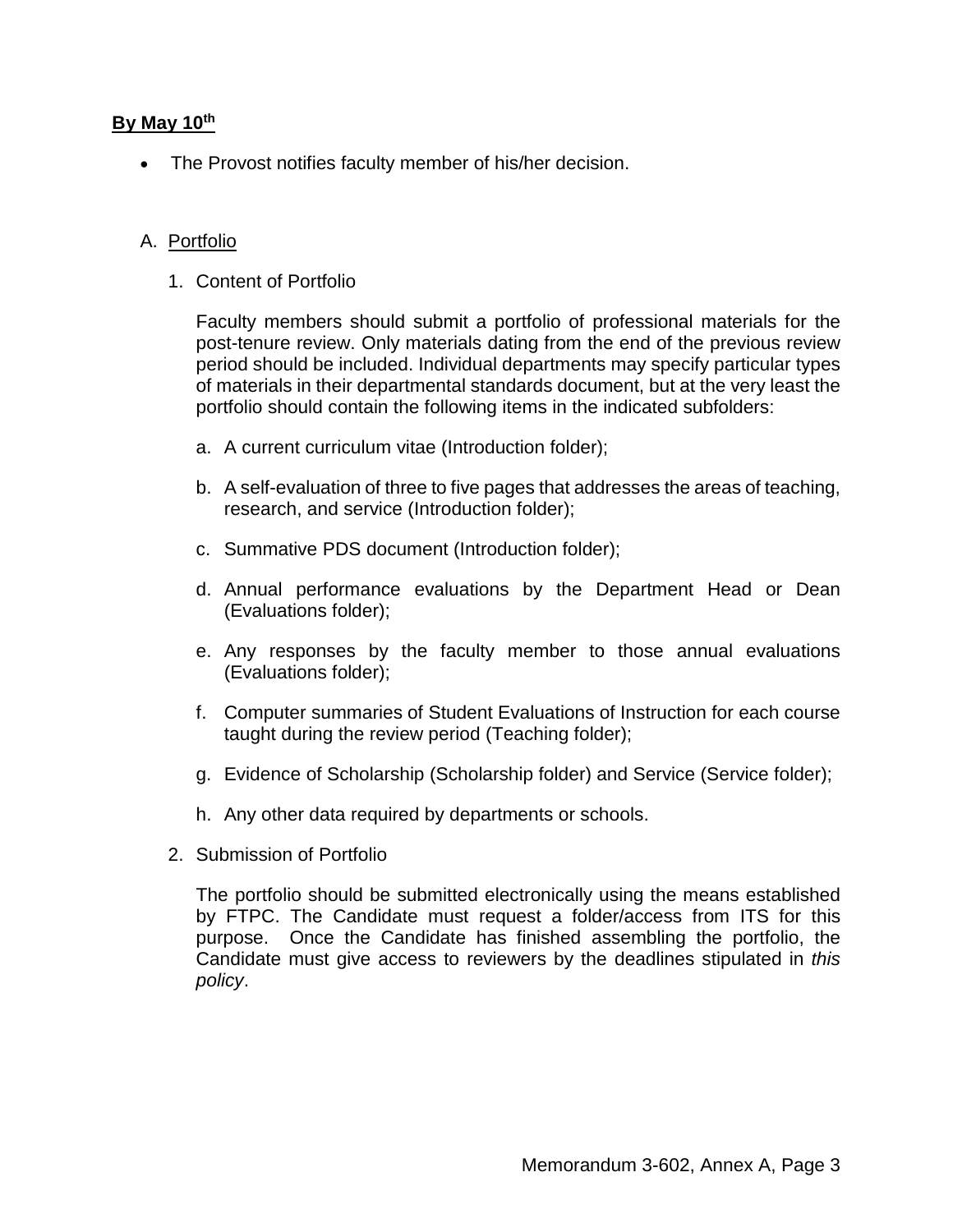## 3. Organization of Portfolio

The portfolio should be organized into five general sections:

- a. Introduction
- b. Teaching
- c. Scholarship
- d. Service
- e. Evaluations

### B. Review Process

1. Departmental/School Committee Review for Post-Tenure

By January 2<sup>nd</sup>, the Candidate will submit electronically a portfolio to the departmental/school committee for post-tenure review. Committee members will review the portfolio independently.

It is crucial to remember that in the post tenure review process, only candidates are being evaluated — not departments, curricula, or specialty areas within an academic unit. In other words, the evaluation must be based exclusively on whether or not candidates are doing their professional best in the capacities for which they were hired. As the AAUP states in their 1958 "Statement on Procedural Standards in Faculty Dismissal Proceedings," if there is a negative evaluation it must unequivocally be the result of an unbiased assessment of "individual human weakness" and not "an unhealthful [academic] setting" (p. 12).

If the committee has questions for the Candidate they may either be asked at a meeting of the committee with the Candidate or forwarded by the Committee Chair via email to the Candidate. The Candidate may either respond via email to the entire committee or to the Committee Chair who must then forward the response to the entire committee.

Following careful review of the portfolio, each committee member will submit a sealed ballot in accordance with Section B.2 of *this Annex* to the Committee Chair. The Committee Chair and one member of the committee will count the sealed ballots. The Chair will subsequently write a recommendation and forward it to the Dean of the School via the Department Head in the case of departments and a copy to the Candidate. The recommendation is written as described in Section B.3 of *this Annex*.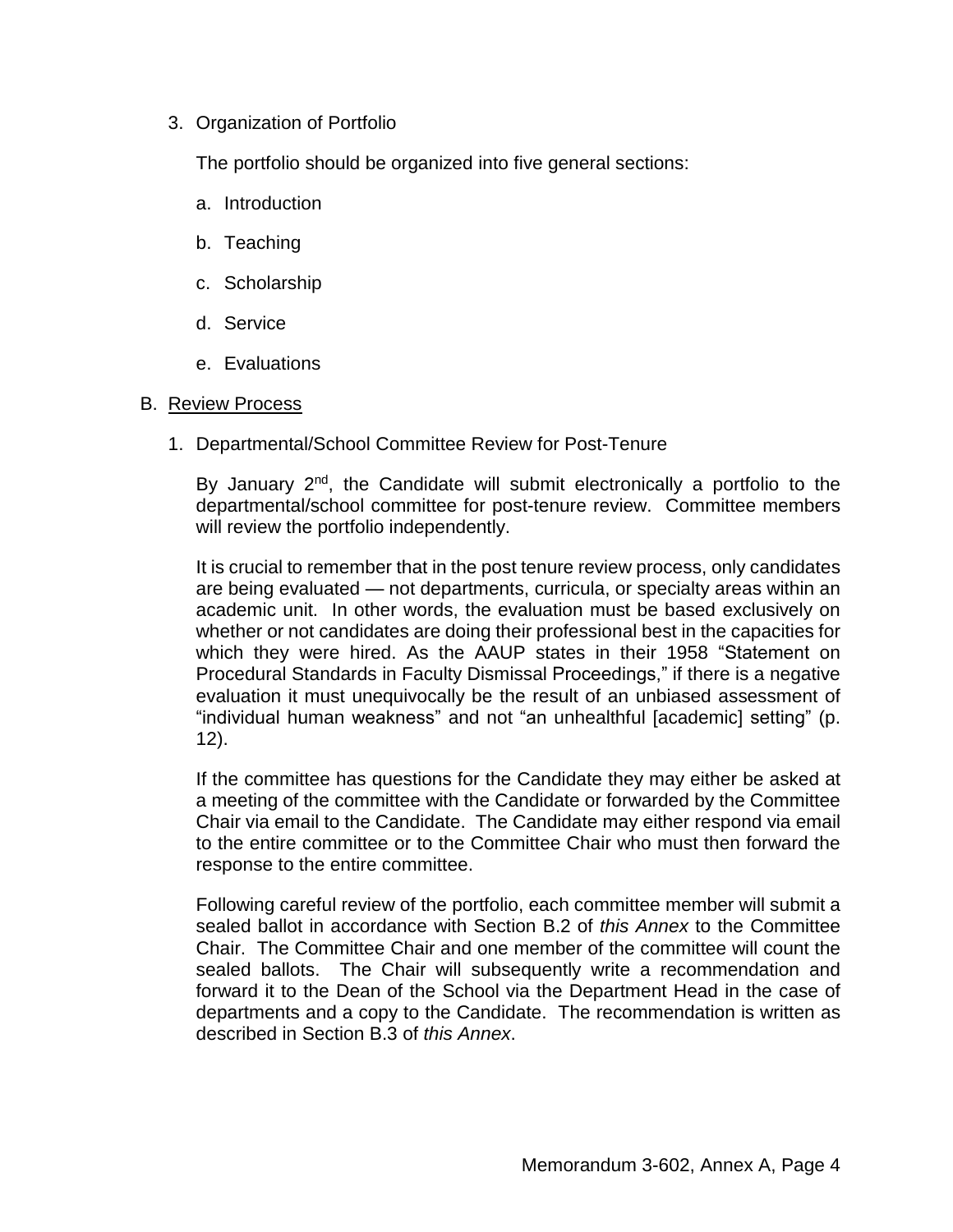If the Committee has recommended an unsatisfactory rating, the Candidate may request a second review. Details for a second review are given in Section B.5 of *this Annex*.

The Departmental/School Review must be completed by February 10th. The Committee Chair will submit all physical documentation provided by the Candidate to the next higher authority for review, the Department Head or appropriate academic Dean.

2. Ballots by Departmental/School Post-Tenure Review Committee Members

Each Committee Member submits a confidential and anonymous written ballot to the Committee Chair. The ballot must contain an overall rating of satisfactory or unsatisfactory; a rating of the same for each of the three areas: teaching, scholarship, and service; and a well-reasoned and professional assessment of the Candidate's qualifications in each of the three areas previously listed. The ballot must clearly explain the overall rating.

3. Recommendation by Departmental/School Post-Tenure Review Committee **Chair** 

The written recommendation must include the following items:

- a. the full name of each committee member
- b. an overall rating of satisfactory or unsatisfactory
- c. a rating of satisfactory or unsatisfactory for each of the three areas, teaching, scholarship, and service
- d. a well-reasoned and professional assessment of the candidate's qualifications in each of the previously listed areas, which clearly explains the overall rating and
- e. a description of the review process followed by the committee.

All members of the committee must sign the committee's recommendation of the Candidate in order to ensure that the consensus vote was accurately represented. The Committee Chair must include the ballots from each committee member along with the committee's written recommendation.

4. Department Head's Review of Candidate for Post-Tenure (if applicable)

The Department Head reviews the submitted portfolio and the recommendation of the Departmental Post-Tenure Review Committee. The Department Head then writes a letter containing his/her recommendation with justification based on the three areas, teaching, scholarship, and service. A copy of the letter is sent to the appropriate Dean, Department Committee Chair, and the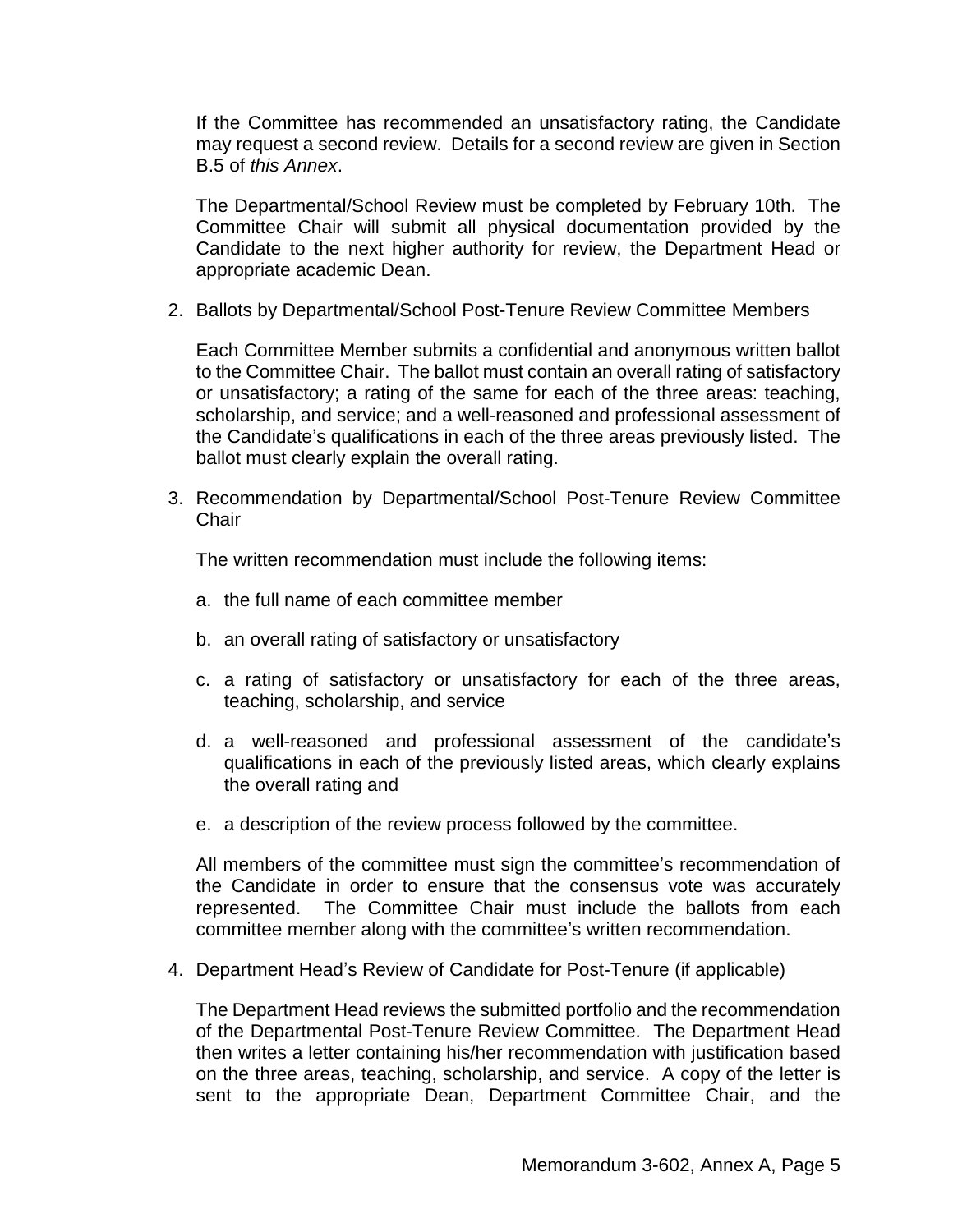Candidate. The Department Head's review must be completed by March 10th. The Department Head will submit all physical documentation supplied by the Candidate to the appropriate academic Dean.

5. Second Review by Departmental/School Post-Tenure Review Committee or Department Head

If the Candidate receives a rating of unsatisfactory from the department/school committee or the Department Head, then he/she may request a second review by the same party. The request must be made in writing within five business days of receipt of the written recommendation. The Candidate must stipulate in the request if a written statement of clarification will follow or an interview is desired. If an interview is requested, a mutually convenient meeting time will be arranged. This meeting must occur in a timely manner such that the new recommendation can be made within ten business days of receipt of the written request for a second review.

The purpose for a second review is to clarify anything that the Candidate believes was misunderstood or overlooked. The Candidate may submit missing or new evidence. The convening body will reevaluate the case following careful review of the new information. If further information is still needed, the Committee Chair or Department Head will contact the Candidate in writing.

a. Positive Recommendation

If a positive recommendation is made, then the new recommendation and ballots replace the original items. The new recommendation will not mention the need for a second review nor will it include the written request for the second review.

b. Negative Recommendation

If a negative recommendation is made, then the original recommendation, the new recommendation, and the request for a second review will be forwarded onto the next higher authority in the process, Department Head or Dean.

6. Dean's Review of Candidate for Post-Tenure

The Dean reviews the Candidate's submitted portfolio, including any physical evidence, and the Committee Chair's recommendation, and the Department Head's recommendation (if applicable). Subsequently the Dean sends a letter, which states his/her decision with accompanying justification, to the Candidate, the Committee Chair, the Department Head (if applicable), the Associate Provost for Academic Affairs, and the Provost. The explanation must reflect a careful and thorough assessment of the Candidate's accomplishments in each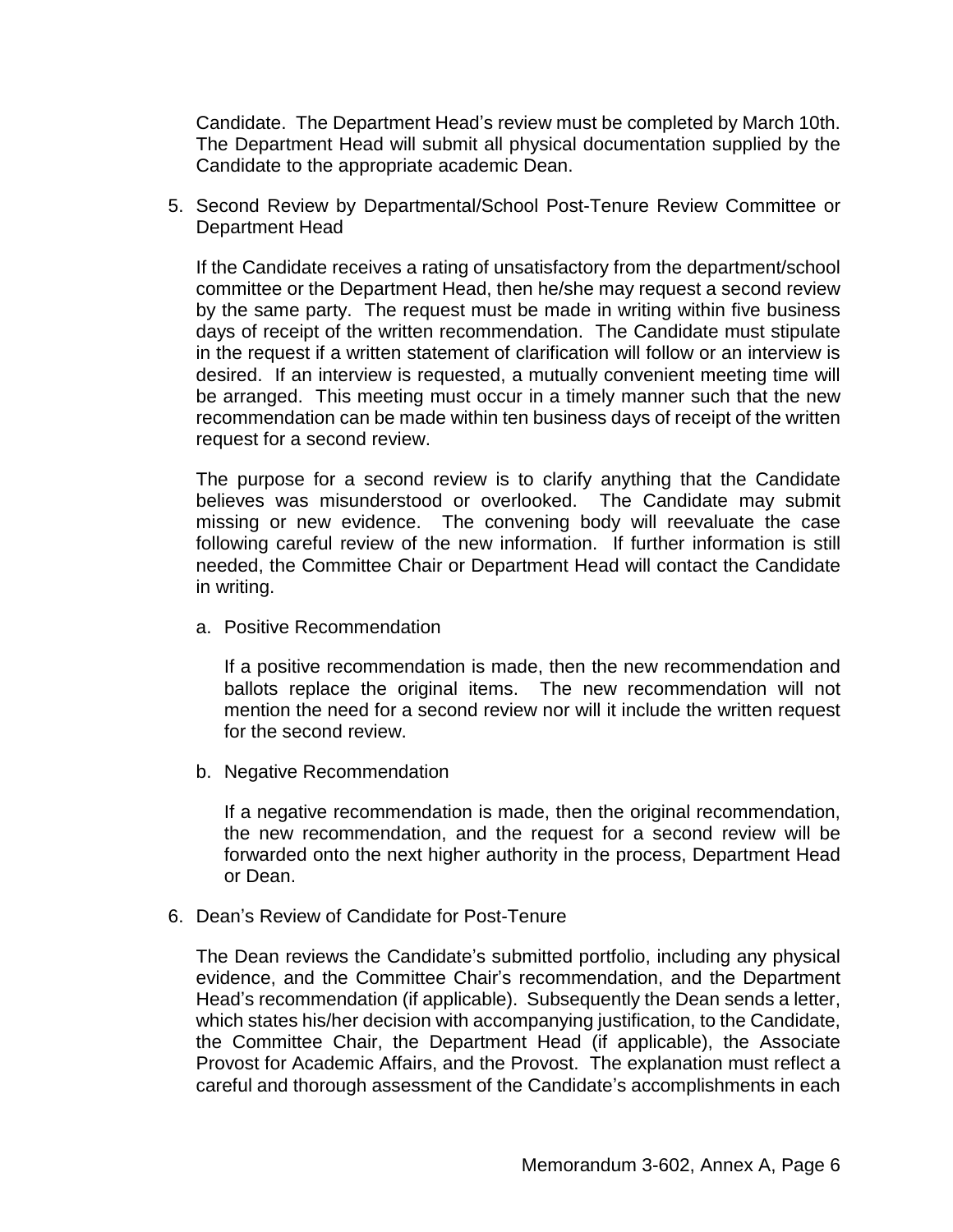of the three areas (teaching, scholarship, and service). The Dean's review must be completed by April 10th.

### C. Appeals

A faculty member has the right to appeal any recommendation made by his or her school Dean. The appeal must be made in writing to the Provost within five business days of written receipt of the Dean's negative decision. The grounds for appeal may be based on either or both of the following: procedural issues or the reasons given for an Unsatisfactory rating. Candidates who disagree with their evaluation may petition the Provost for a reevaluation of the evidence in their portfolio and may submit a written statement to the Provost giving their reasons for disagreeing with the evaluation. The Provost then makes the final decision on appeals. Appeals must be resolved by May 10<sup>th</sup>.